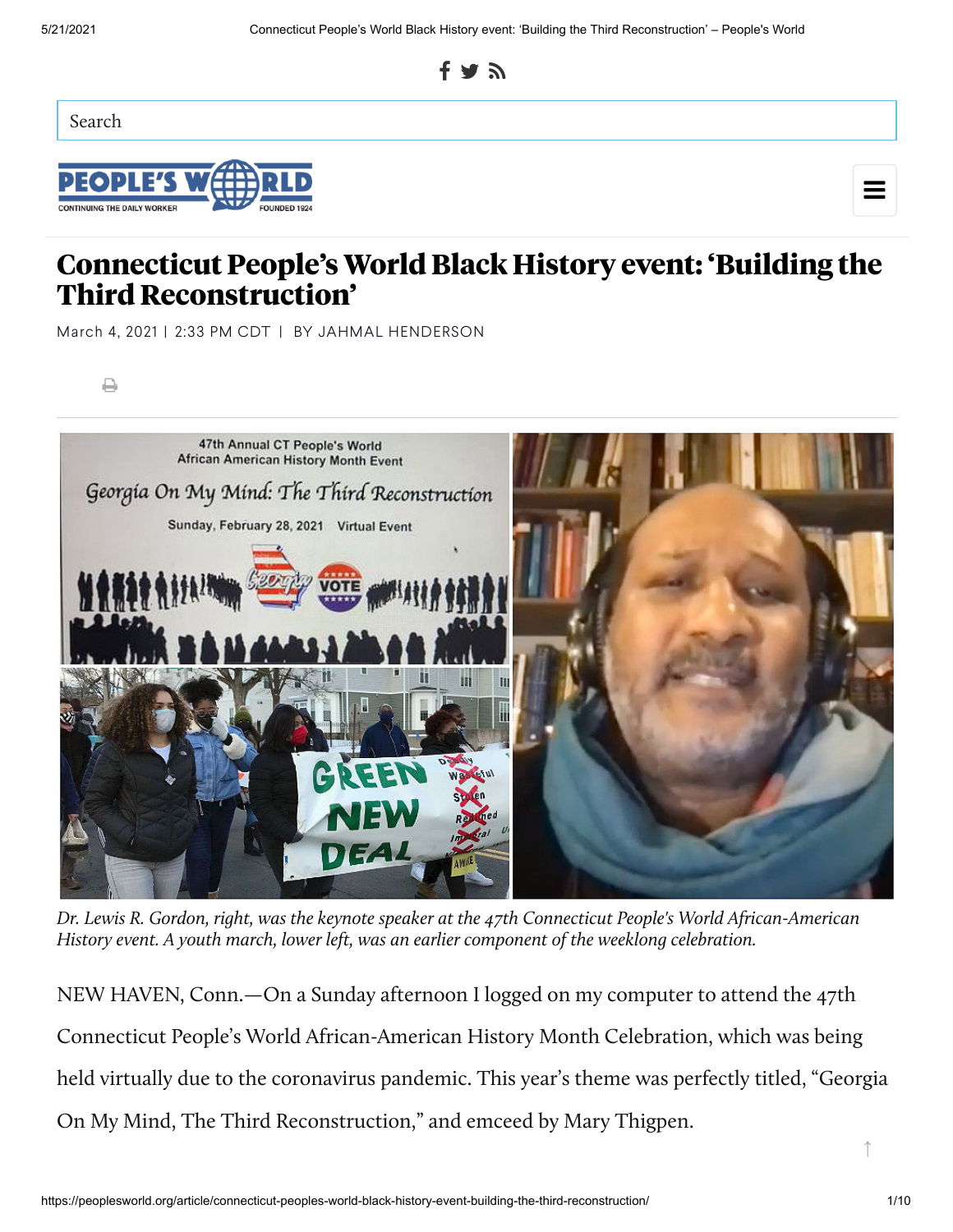Testimonials and experiences were shared by several New Haven organizers, clergy, elected officials, and community members who traveled to Georgia as part of a group of 70 New Haven Rising and Unite Here union members to flip the runoff elections in favor of Democrats.

For six weeks starting in the month of December last year, this brave dedicated group sacrificed holidays with their families to be door-knocking non-stop every day to bring hope and empowerment to Georgia and its residents. This was the mission at hand while on the front lines in the "Peach" state.

In the end, the victory was won, and it was a successful victory not only for Georgia but for the whole country, especially the panel that went down for a month to organize, engage, and educate people about the power they had to take back the U.S. Senate from right-wing Republican control.

Manny Camacho, chair of the local Young Communist League and Ice the Beef youth president, presented the panel with questions focusing on their experience canvassing in Georgia and what it meant to them.

Remidy Shareef, a long-time community organizer, pointed out that "a lot of people around the country and in Georgia feel the system of government is broken, and it's hard to see why it is important to vote."

He described a conversation which turned one young man around. "I helped him understand we are living in a time that takes many levels of cooperation from each other to win freedom, justice, and equality. You can't just fix it from the street or just from politics. I helped him see we must all work together on all fronts coming together to get these things done."

"There was enthusiasm in the atmosphere," said Ron Hurt, Alder for New Haven's City Council's Ward Three. "People were realizing a change had to take place, and they were the ones going to make change happen. I got a booster shot to step up my game and bring that same enthusiasm back to Connecticut and help put my community further into liberty." $\uparrow$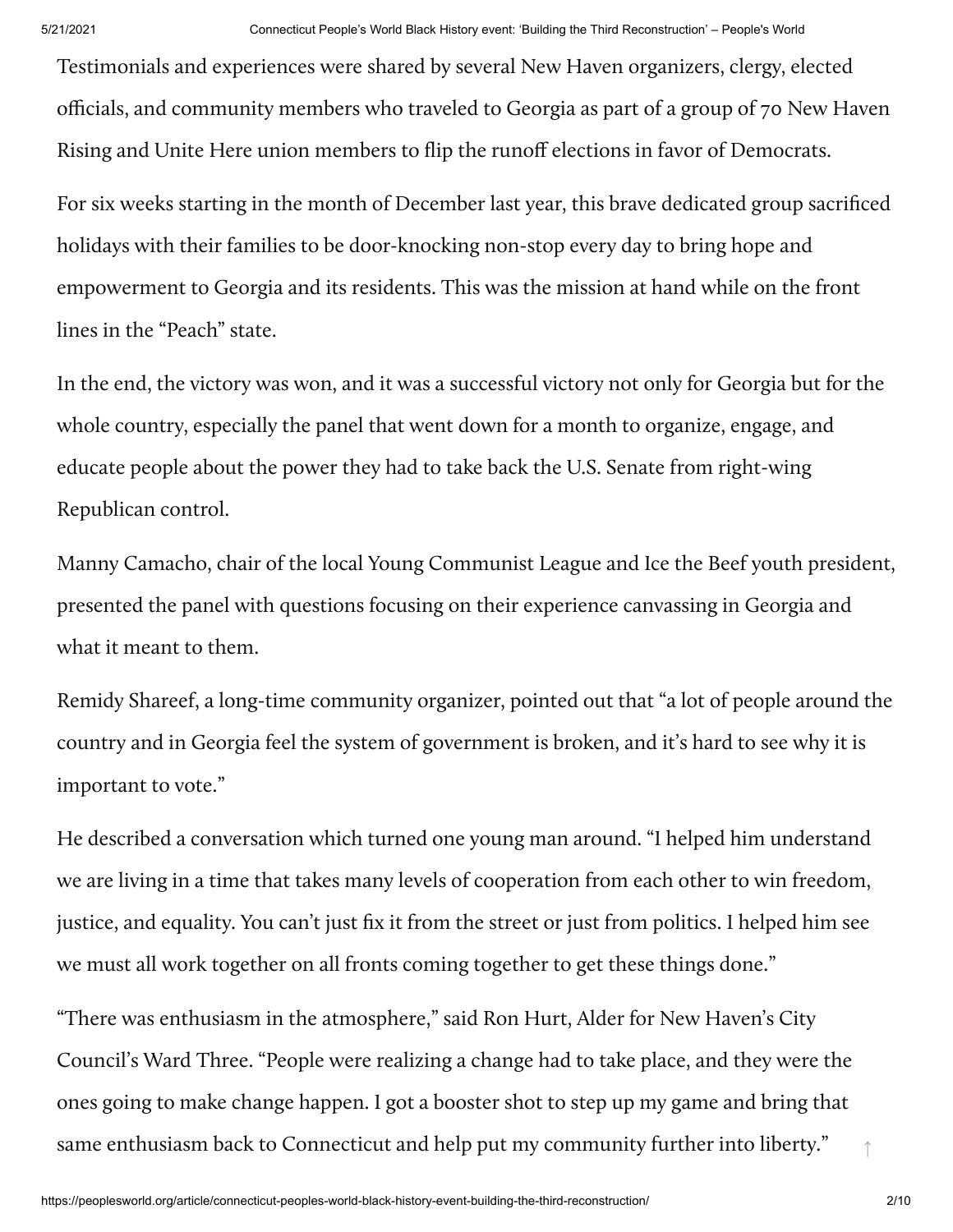Activist Marcey Lynn Jones's highlight was seeing "every voter that went to the polls after I spoke with them." One young woman with four children who had never voted before talking with Jones is now organizing in her neighborhood and keeps in touch with the Connecticut volunteer. "It goes beyond the Senate race," Jones said, speaking of the longer-term impact of the work done in Georgia.

Jestine Torres told of a voter who had a U-Haul in her driveway, forced to move out of her home because she could not afford both health care for her daughter and the house. "After we talked, she felt her vote would matter to make some sort of change. My highlight was not only to see that work needs to be done but also to be a beacon of hope," Torres said.

"It was electric," said Rep. Robyn Porter, who co-chairs the Labor Committee of the Connecticut State Legislature. "I was with young people and they inspired me. To watch them in action talking to constituents and hear the responses from people who had already voted absentee or knew where to vote was amazing. They helped people understand the importance of keeping the momentum going so there can be more victories."

## **Related stories:**

New Haven youth target gun violence, inequality at [Black history](https://www.peoplesworld.org/article/new-haven-youth-target-gun-violence-inequality-at-black-history-month-march/) month march 'Georgia On My Mind: The Third [Reconstruction':](https://www.peoplesworld.org/article/georgia-on-my-mind-the-third-reconstruction-connecticut-black-history-event-planned/) Connecticut Black history event planned

133,010 steps to take [back the](https://www.peoplesworld.org/article/133010-steps-to-take-back-the-senate/) Senate

[Connecticut](https://www.peoplesworld.org/article/connecticut-unite-here-activists-canvass-georgia-to-take-back-senate/) UNITE HERE activists canvass Georgia to take back Senate

Asked what the experience meant to them, the answers of the panelists varied from "We have to go harder, holding our elected officials accountable," to the need to empower people, the importance of voting, directing the youthful passion at the doors, and strengthening the u ↑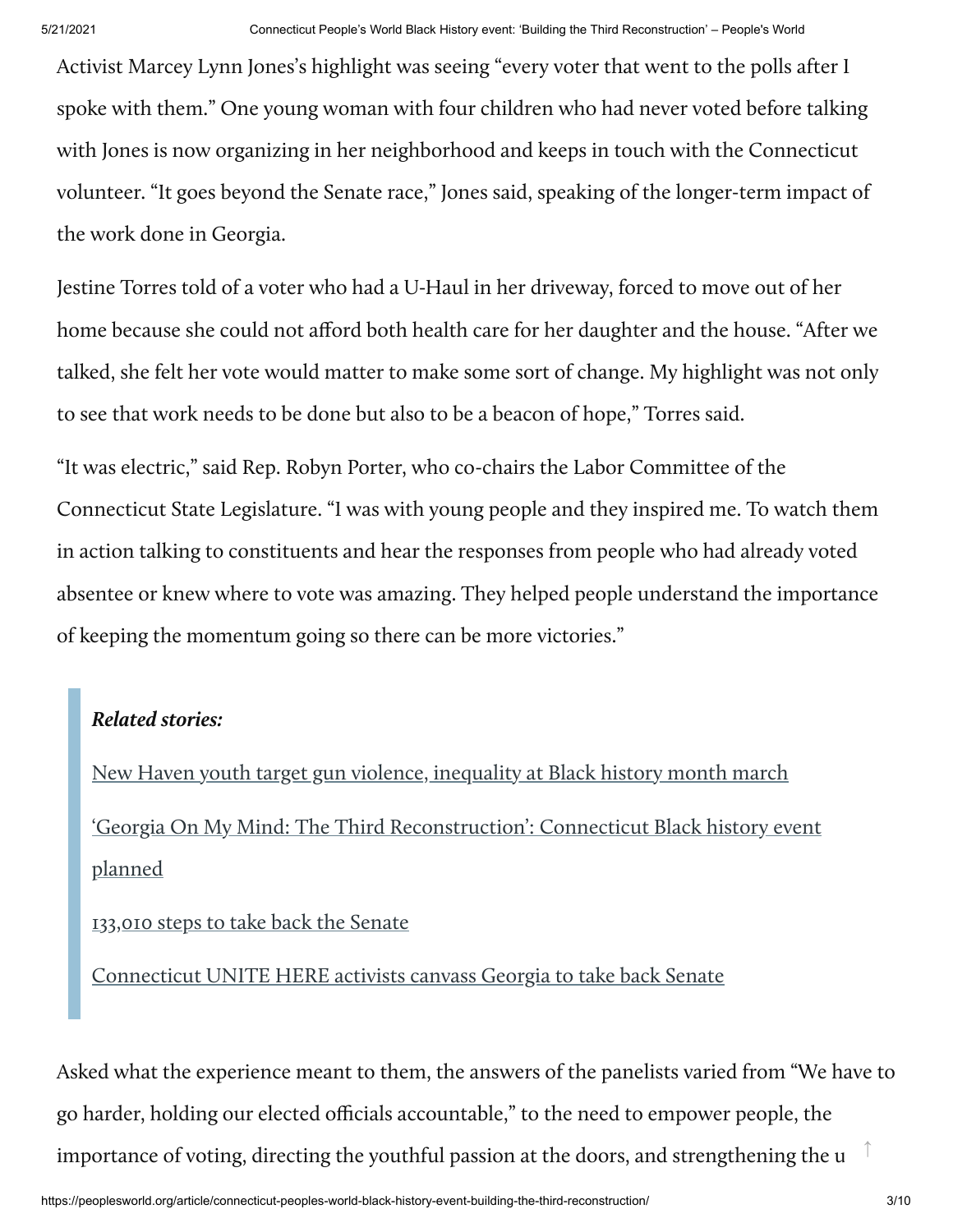of Black and brown Georgians. These stories of overcoming challenges and inspiration found in the Georgia communities were life-changing and humbling events that panelists said stay with them forever, giving motivation for the fights still ahead.

The event was highlighted beautifully by [keynote](https://youtu.be/KA_9YK28QJo) speaker Lewis R. Gordon, a social activist, musician, scholar of Africana philosophy, professor, and head of the Department of Philosophy at the University of Connecticut in Storrs.

Appreciating the video shown of the Black History Month Youth March, Gordon applauded the young participants, whom he said represent "the present moving the fight forward into the future." Gordon said his fondest memories from New Haven are of the People's Center and its foundation of humanity-hood.

For him, the youth march through the Newhallville/Dixwell neighborhood last week evoked the memories of the ancestors and the fight for democracy and empowerment.

"When we say Black Lives Matter, we are saying this country has to own up to what it is to respect the lives of human beings. And when we think about that, it means that Black Lives Matter is a struggle for democracy," Gordon said.

"On the sixth of January at the Capitol, there were individuals who didn't even vote who were going in there to fight for what? While waving that Confederate flag, they made it a fight for enslavement and disempowerment. On that day, however, there was also a declaration of a victory for empowerment, for freedom, and for democracy."

"That day," said Gordon, "when Warnock and Osoff were declared winners in the Georgia Senate races, was a very important moment in the fight for the dignity and freedom of humankind. The whole world was holding its breath. And holding your breath is no small matter."

Gordon spoke about the forces of disempowerment and their links to capitalism. "We need to understand that the fight for democracy is a fight for public empowerment. It's for a differet  $\hat{\top}$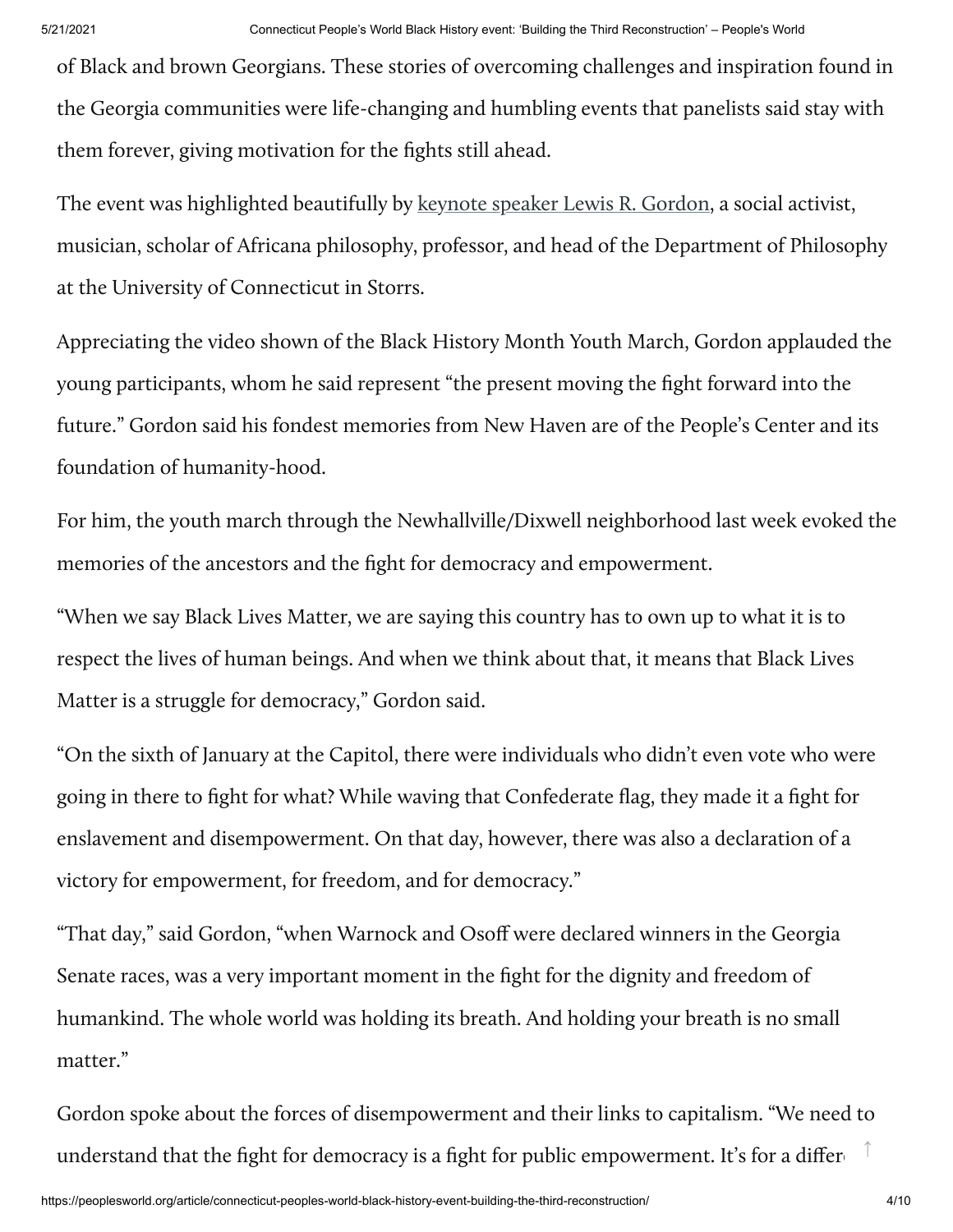model of the globe. It's for a model in which all of us are empowered to walk out in a world in which we have dignity, freedom, and respect.

"W.E.B. DuBois, in the book Black Reconstruction in America, pointed out that each



Winners of the 'Georgia on my Mind: Building the Third Reconstruction' art competition. Left: 1st Place, 'End the Cycle,' by Maya Akilotan, age 15. Top right: 2nd Place, 'The Amazing Black Women That Helped Turn Georgia Blue,' by Karyme Baranda, age 17. Lower right: 3rd Place, 'Equality,' by Ashly Portilla, age 16.

reconstruction is part of the struggle for freedom," said Lewis. "Nobody can change the world if you don't step up and get out there and do something. Each time you do it, the forces of the system that fight against you have to re-calibrate because their greatest weapon is for you to undercut yourself with the words 'I can't.'"

In closing, Gordon posed the question, "When you think about our enslaved ancestors Harriet Jacobs, Harriet Bailey—Frederick Douglass's mother when you think about all the obstacles they faced, the profound question is how and why did they act?"

He gave three answers. First, they weren't acting just for themselves. Second, he said, "You get to a mountaintop by looking right in front of you each step of the way because each step of the way requires all of us to do our part. You don't get there alone."

↑